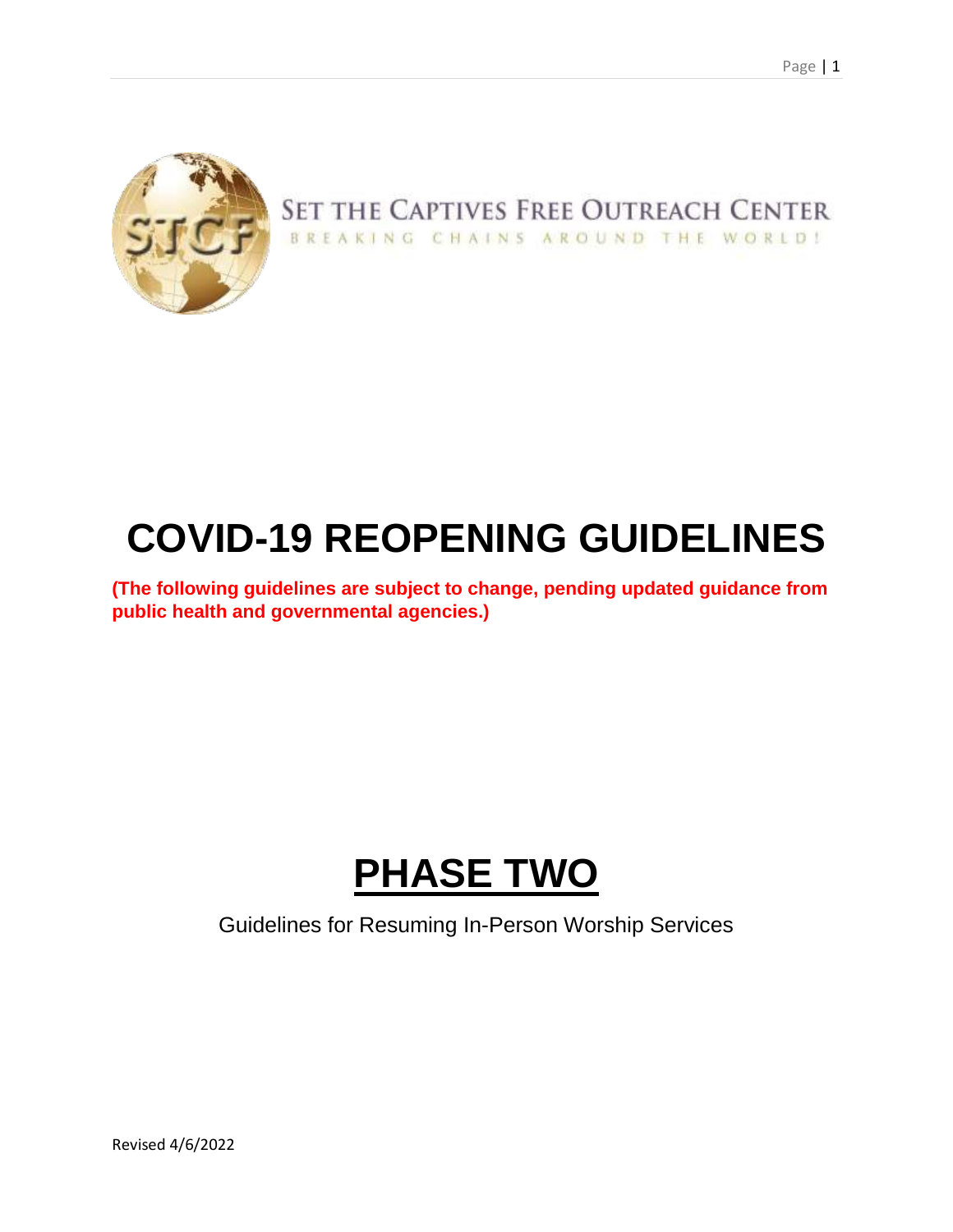## **OVERVIEW**

### **I. General Guidelines**

- A. Face Mask
- B. Cleaning/Sanitation

## **II. In-Person Worship Services**

- A. Recommendation for Attendance
- B. Entrance/Screening
- C. Restroom Use
- D. Offering
- E. Dismissal

#### **III. Volunteerism**

## **SET THE CAPTIVES FREE OUTREACH CENTER COVID-19 PHASE II PLAN**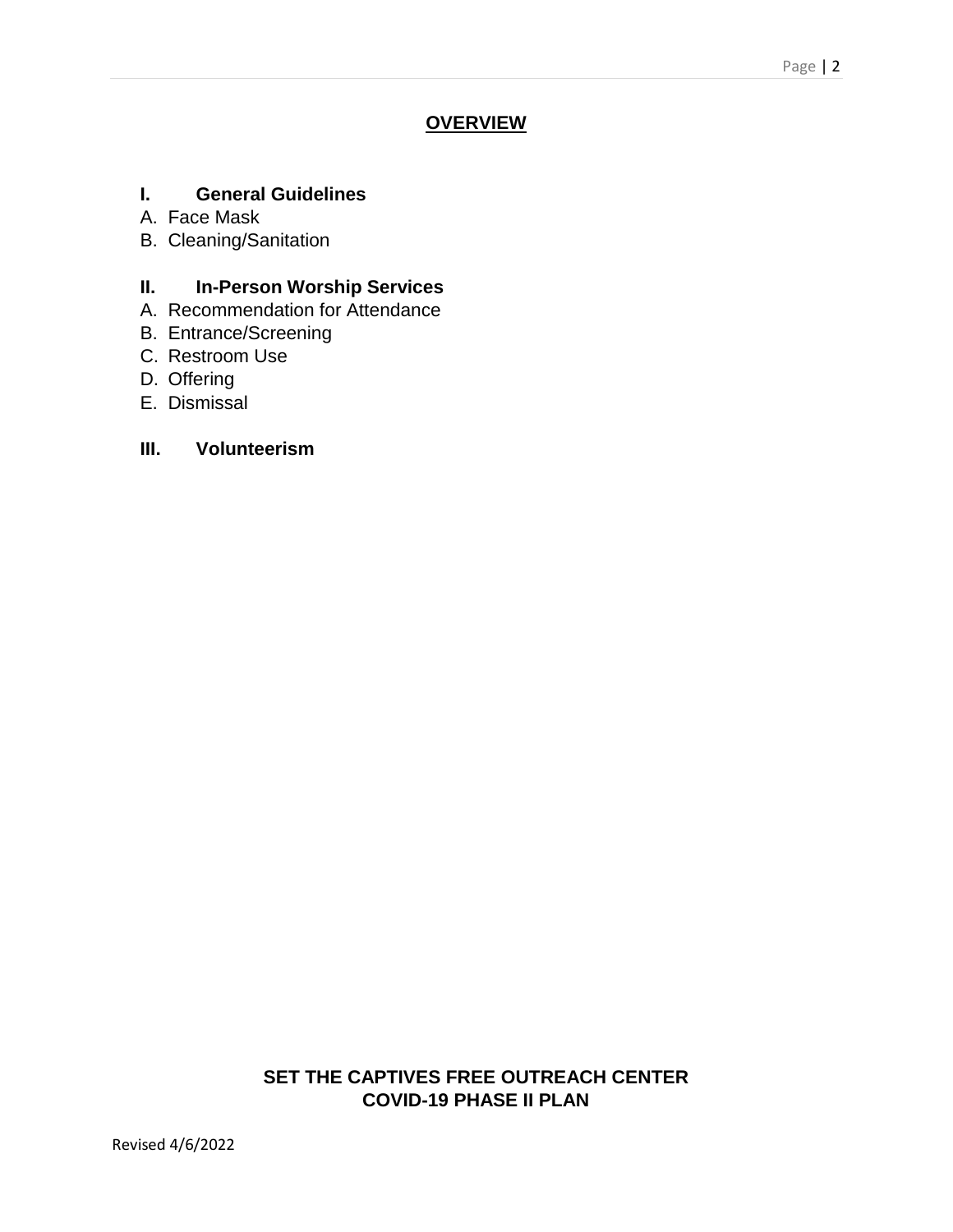Guidelines for in-person worship services with limited capacity. **Regardless of your COVID vaccination status, you must adhere to the guidelines set forth in Phase II of this plan.** The following guidelines are subject to change, pending updated guidance from public health and governmental agencies

### **I. GENERAL GUIDELINES**

## **A. A FACE MASK**

#### **Wearing Masks:**

A face Mask is required at all times in the building except during speaking or singing from the pulpit. A mask must be worn immediately when speaking or singing from the pulpit is finished. Masks should completely cover the nose and mouth and fit snugly against the sides of face without gaps.

**Note:** Masks should not be placed on children younger than 2 years of age, anyone who has trouble breathing or is unconscious, and anyone who is incapacitated or otherwise unable to remove the mask without assistance. A mask is NOT a substitute for social distancing. Masks should still be worn in addition to staying at least 6 feet apart, especially when indoors around people who don't live in your household.

#### **TYPES OF MASK:**

- $\circ$  Medical procedure masks (sometimes referred to as surgical masks or disposable face masks)
- o Masks made with breathable fabric (such as cotton)
- o Masks made with tightly woven fabric (i.e., fabrics that do not let light pass through when held up to a light source)
- o Masks with two or three layers
- o Masks with inner filter pockets

#### **MASK WITH EXHALATION VAVLES OR VENTS**

The CDC **does not recommend** using masks with exhalation valves or vents. The holes in the material may allow your respiratory droplets to escape and reach others. Research on the effectiveness of these types of masks is ongoing.

#### **OTHER TYPES OF FACE PROTECTION**

The CDC does not recommend using face shields or goggles as a substitute for masks. Goggles or other eye protection may be used in addition to a mask. Do NOT put a plastic face shield (or a mask) on newborns or infants.

#### **B. CLEANING/SANITATION**

- o Hand sanitizer stations will be placed throughout the building.
- o Cover your coughs and sneezes with a tissue or use the inside of your elbow.
- $\circ$  The church building is professionally sanitized monthly and maintained weekly with proper cleaning procedures
- $\circ$  Indoor air ventilation and circulation is to be maximized to the extent possible.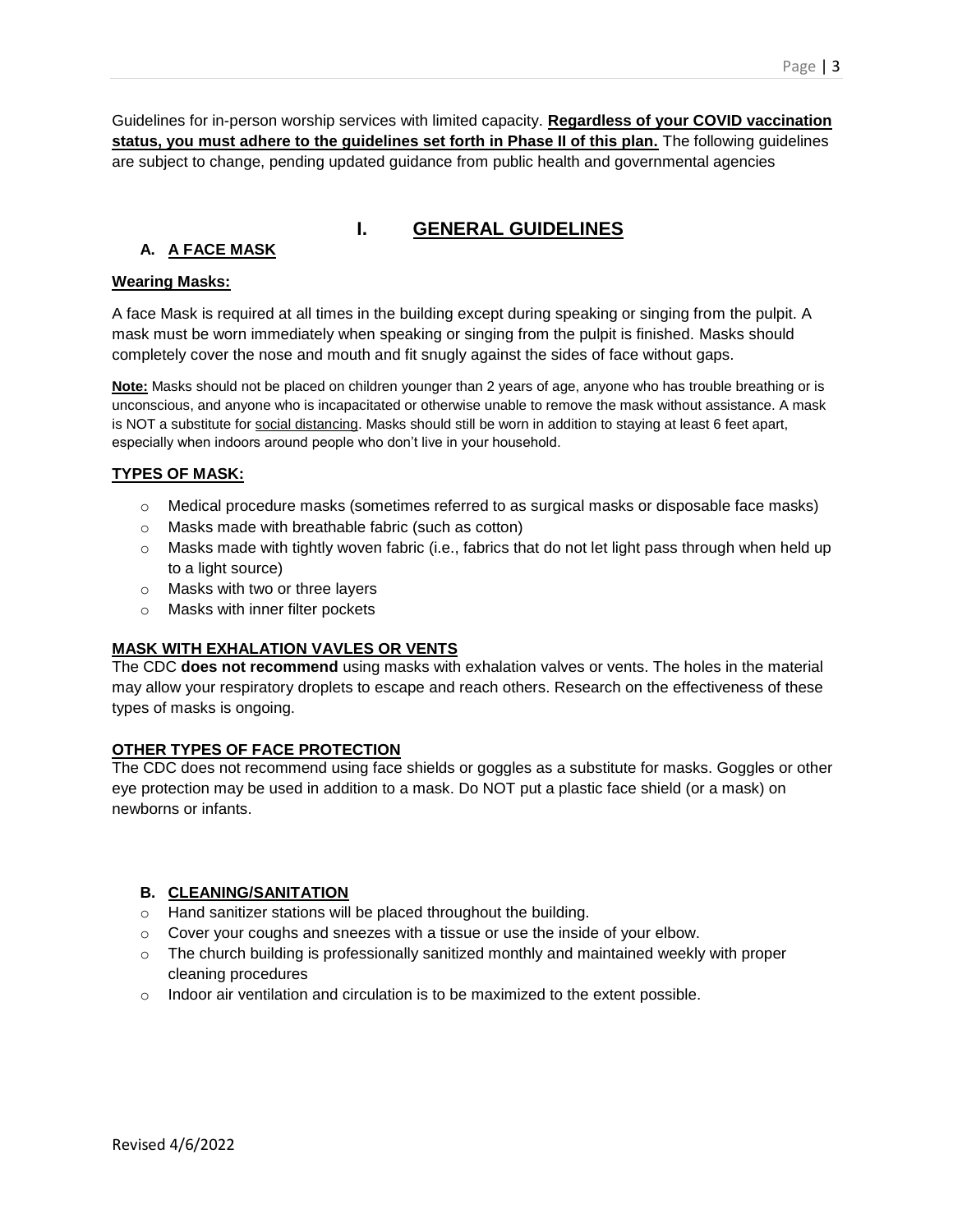## **II. IN-PERSON WORSHIP SERVICES**

#### **A. Recommendation for Attendance:**

- $\circ$  Those who are symptomatic or who have been exposed to the virus within 14 days should stay home and will not be permitted to enter the church, in accordance with national, state and local health directives.
- $\circ$  Anyone with a cough of any sort, or anyone who does not feel well should stay home.
- $\circ$  Those who are at risk because of an underlying health condition, compromised immune system or caregivers are strongly encouraged, for their own health, to avoid attending in-person services.
- o **If you have tested positive or have been exposed to someone who has tested positive within 14 days do not come to church. If you have tested positive for Covid-19 contact your local health department for further guidance.**
- $\circ$  Stay home if you are sick.

#### **B. Entrance/Screening**

- o Doors will open at 9:30am for the general public and service will start promptly at 10:00am. Doors will close either at 10:30am or when capacity is reached.
- $\circ$  Each person is required to wear a face mask/face covering upon arrival.
- $\circ$  To avoid cross-contamination, congregants are not permitted to wear disposable gloves in the building.
- o Each person must complete the COVID screening questionnaire<https://stcfoc.screen.healthcare/>
- $\circ$  If a person has any symptoms related to COVID they will not be allowed to enter the building. *(Symptoms: fever, sore throat, cough, chills, muscle pain, loss of taste, trouble breathing)*

#### **C. Restroom Use:**

- $\circ$  Everyone is required to follow proper handwashing technique posted in the restrooms. (Use soap and water and rub your hands together for 20 seconds)
- o Signage is posted to remind attendees of social distancing.

#### **D. Offering**

- $\circ$  Electronic giving is highly recommended to minimize the risk of handling envelopes and cash
- $\circ$  Collection baskets (or any other materials) are not to be passed from one family or from one individual to another, nor shall ushers take up the collection from the congregation. Drop boxes will be used for in-person donations and placed in locations that are easily accessible and centrally located.

#### **E. Dismissal**

.

- $\circ$  Congregants will be dismissed in an orderly way to maintain physical distancing and minimize the crossflow of traffic.
- o Congregants will be dismissed to the closest exit.